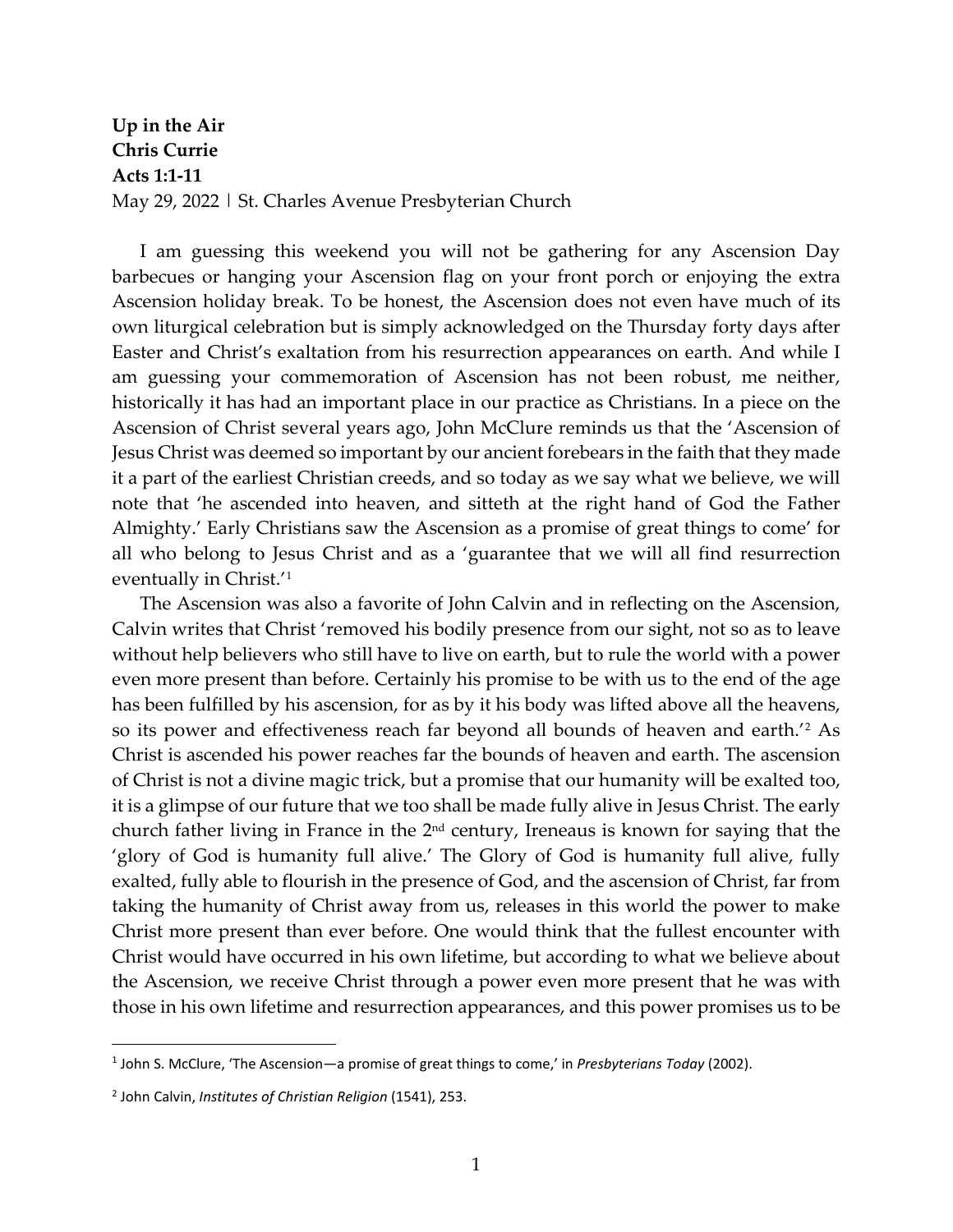with us to the end of the age and exalt our humanity with his before God. Christ's Ascension is a central reminder to us that 'the Glory of God is humanity fully alive.'

Sometimes it is hard to see what humanity fully alive looks like in our world. Sometimes we are overwhelmed by death, by self-destruction, by a humanity overtaken by despair, a humanity captive to its own pain and hatred. Last Sunday afternoon I watched a colleague in ministry at Geneva Presbyterian Church in Laguna Hills address his congregation the Sunday after a live shooter opened fire at the Irvine Taiwanese Presbyterian Church with whom they share a campus. After acknowledging the heinous act, the pastor, Steve Marsh generously welcomed all to the service and then said this: 'the circumstances are very different this Sunday than last Sunday…our Christian community has been rocked, but we gather today, to not focus on death, but to focus on the power of the resurrection, that the resurrection of Jesus Christ from the dead has conquered death…hate loses, love wins.' One of the reasons that statement rings true is because such love took embodied form in the very moment of the shooting when Dr. John Cheng, a 52 year-old doctor, visiting with his parents, took his life into his own hands and charged the shooter, saving countless lives in that Taiwanese Presbyterian congregation but giving up his own. The glory of God is humanity fully alive.

On Wednesday as I was entering into the final stretch of a year-long carpool run, the last week of school drop-offs, I received a communication from my sister saying she did not know how I was able to take my kids to school today—'I just can't imagine as a parent what you all must be feeling.' I don't know if you have ever been to Uvalde, Texas, but I have. They were one of our rivals growing up in high school and I played football and baseball games there during my high school years. Uvalde is about 90 miles west of San Antonio on the same Highway 90 that runs through New Orleans. Other than being the birthplace of actor Matthew McConaughey and a community that values the brightness of Friday Night Lights, Uvalde is an ordinary small Texas small town with a majority Mexican-American population sitting about 60 miles north of the U.S./Mexico border. When the news first came up about the shooting in Uvalde after the shooting in Laguna Woods and the shooting intentionally targeting African-Americans in Buffalo, after seeing the long list of mass shootings across our country just since Columbine in 1998, after receiving that communication from my sister as I was mindlessly moving through the school carpool, a sad reality began to gnaw at me. Was this vision of what it means to be a fully alive human being affecting my own? Was I experiencing numbness in the overwhelming repetitions of these deadly events throughout this country? Was I resigned to live in a world because of sheer frequency, where we shrug our shoulders and say 'not my kid,' 'I don't know anyone who lives in Irvine or Uvalde or Buffalo,' 'Let's not characterize the whole bunch bad when it's only a few bad apples.'

A generation ago, the Centers for Disease Control and Kaiser Permanente health care in California published a groundbreaking study about Adverse Childhood Experiences (also known as ACEs) and how children from ages infant to four that experienced or were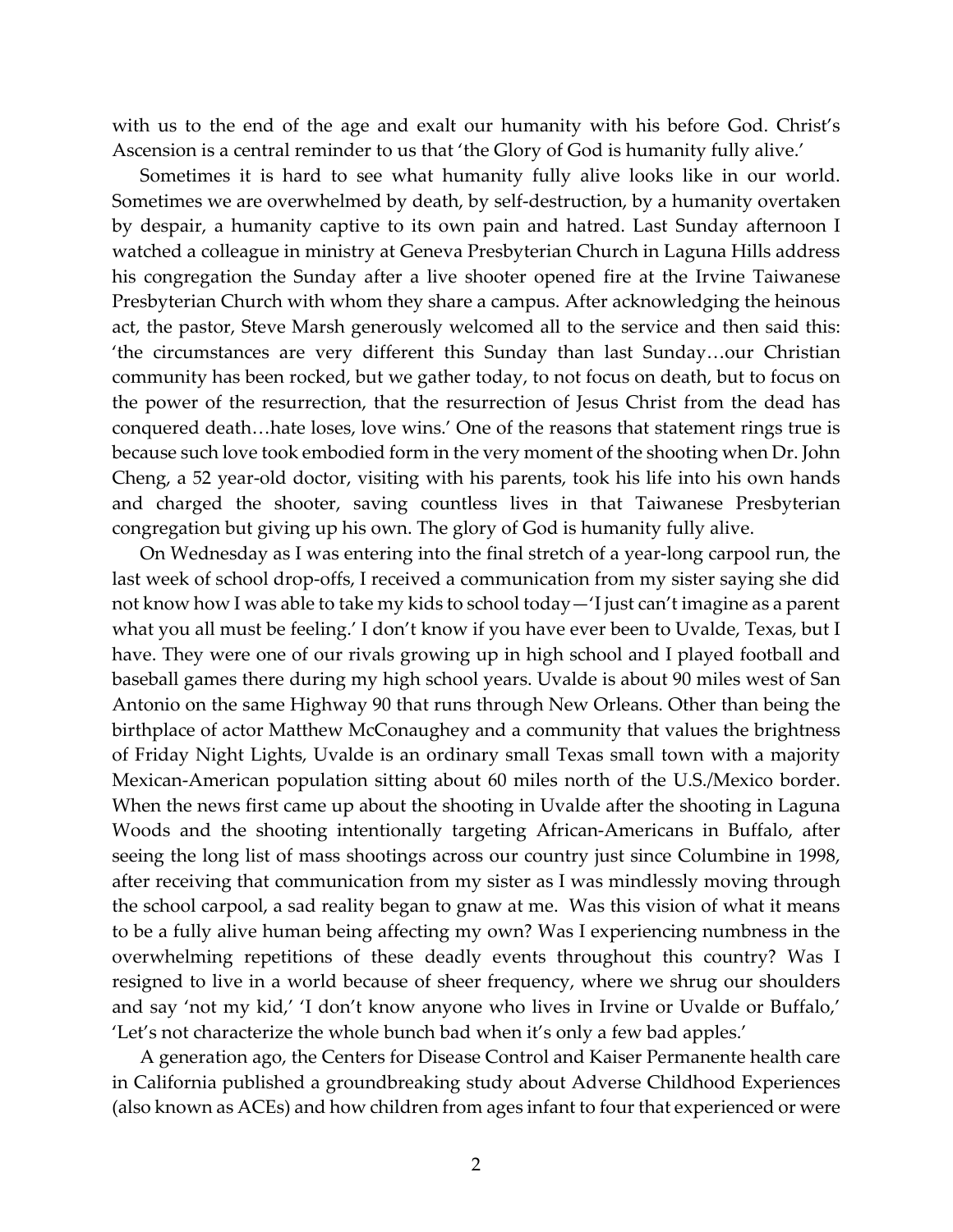exposed to physical and emotional abuse, neglect, and household dysfunction, were exponentially more likely to have difficulty learning to read, write, and excel in school, were more likely to have behavior challenges themselves in the classroom, and in many cases were more likely to suffer from chronic health problems and reach a much shorter life expectancy. Just a few years ago, sociologist Robert Putnam author of *Bowling Alone* published the book *Our Kids: the American Dream in Crisis* in which he looked at several communities across the United States, Midwest, South, East and West, and discovered that while children who are given opportunities today are going to excel and achieve even greater than those generations ago, children who grow up in poverty and dysfunction today have fewer on-ramps to opportunity and overcoming their circumstances than children who grew up in poverty a generation or two before. On top of that Putnam writes that 'because of growing class segregation in America (especially compared to previous generations), fewer and fewer successful people (and even fewer of our children) have much idea how the other half lives. So we are less empathetic than we should be to the plight of less privileged kids.'[3](#page-2-0)

But what do mass shootings, the children of Uvalde, Texas, and Adverse Childhood Experiences have to do with the ascension of Jesus Christ? Everything. In our passage today in verse eight, the risen Christ promises to the gathered community in his presence, 'you will receive power when the Holy Spirit has come upon you; and you will be my witnesses in Jerusalem, in all Judea and Samaria, and to the ends of the earth.' In other words, as easy as it is to numb ourselves and sedate ourselves to the pain of the world, Jesus tells us that we have responsibility not only within the friendly confines of our church community, but for all Judea and Samaria, and to the ends of the earth, and that includes schools in Uvalde and grocery stores in Buffalo, New York, and immigrant churches in Irvine, California. As easy as it may be to distract ourselves and change the channel and turn away, we have responsibility in some form or fashion to offer to the people in those communities the vision that the glory of God is humanity fully alive and that means none of us can resign ourselves to live and exist as if the numbness that eats away at all of us is the normal way of life in this world. To numbly take in events like we have seen as just part and parcel of life's normal experiences in 21<sup>st</sup> century America is unacceptable.

Sallie Watson, a Presbyterian pastor and executive for Mission Presbytery wrote this week of attending the prayer vigil at First Presbyterian Church, Uvalde, on Thursday evening. She brought prayer shawls, pocket shawls, and finger worms for children from churches in San Antonio. Over two hundred thirty people joined the service livestream, people from coast to coast, from Canada and Puerto Rico stopped what they were doing to help a community grieve, heal, and love, if only from afar. Sallie concluded her

<span id="page-2-0"></span><sup>3</sup> Robert Putnam, *Our Kids: The American Dream in Crisis*, 230.